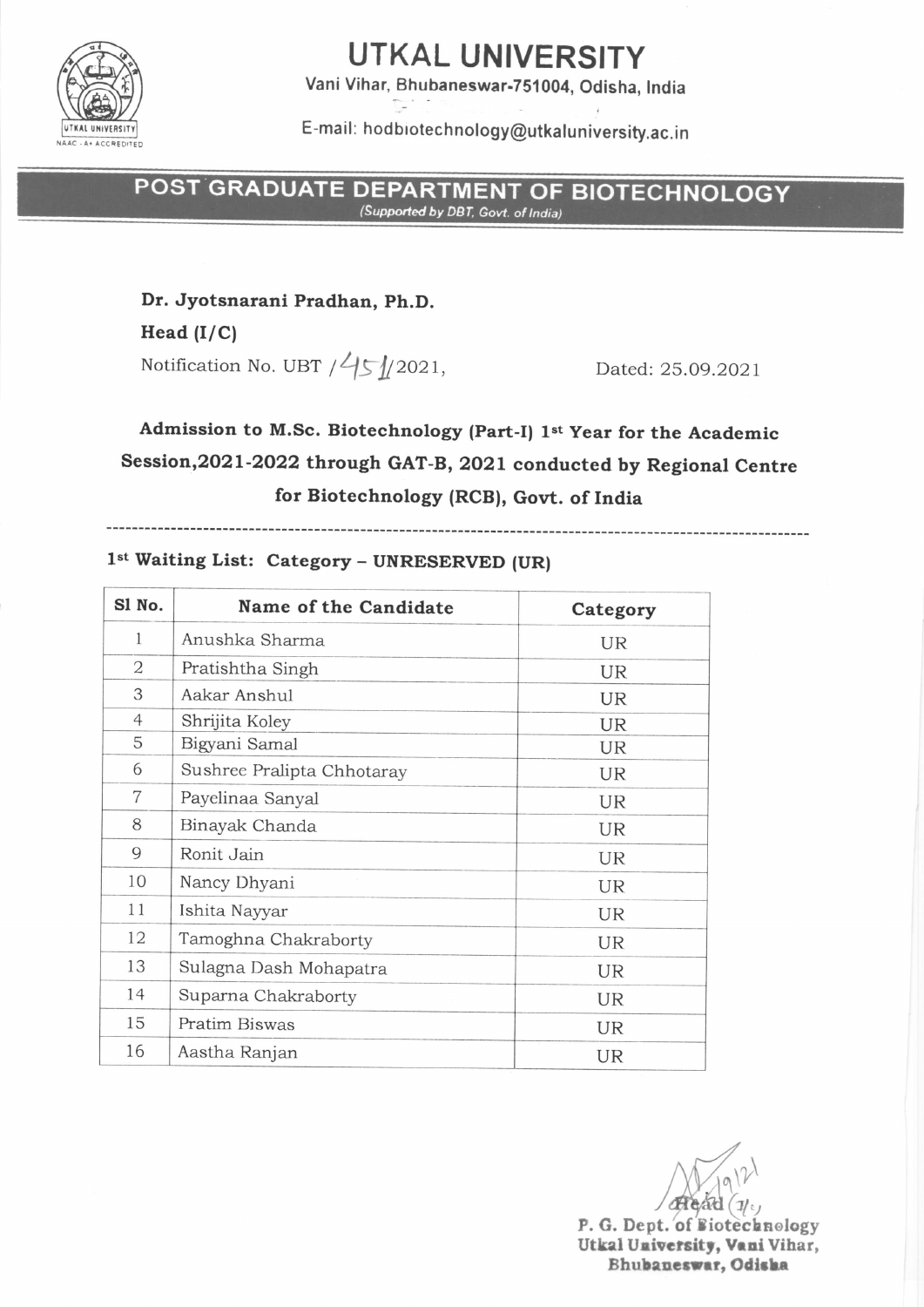| Sl No.         | Name of the Candidate    | Category |
|----------------|--------------------------|----------|
| 1              | Smruti Rekha Sahoo       | OBC-NCL  |
| 2              | Surojit Mandal           | OBC-NCL  |
| 3              | Sushree Pravasini Behera | OBC-NCL  |
| $\overline{4}$ | Shikha Rao               | OBC-NCL  |
| 5              | Maya Choudhary           | OBC-NCL  |
| 6              | Ganraj Vijay Chalakh     | OBC-NCL  |
| 7              | Afrin Mamud              | OBC-NCL  |
| 8              | K Naresh                 | OBC-NCL  |
| 9              | Lankavalasa Nishant      | OBC-NCL  |
| 10             | Chandramani Patel        | OBC-NCL  |
| 11             | Sayan Biswas             | OBC-NCL  |
| 12             | Rakesh Verma             | OBC-NCL  |
| 13             | Pooja Yadav              | OBC-NCL  |
| 14             | Lachhantin Sahu          | OBC-NCL  |

### 1<sup>st</sup> Waiting List: Category - OBC-NCL

### 1<sup>st</sup> Waiting List: Category - SC

| Sl No.         | Name of the Candidate  | Category  |
|----------------|------------------------|-----------|
|                | Sanjit Biswas          | <b>SC</b> |
| 2              | Chandan Kumar Rajak    | <b>SC</b> |
| 3              | Nishant Kumar Suman    | <b>SC</b> |
| $\overline{4}$ | Ishika Kain            | SC        |
| 5              | Sangeeta Behera        | <b>SC</b> |
| 6              | Kore Nikhitha          | <b>SC</b> |
| 7              | Sayani Mondal          | <b>SC</b> |
| 8              | Gauri Niranjan Panzade | <b>SC</b> |

#### 1<sup>st</sup> Waiting List: Category - ST

| SI No. | Name of the Candidate    | Category |
|--------|--------------------------|----------|
|        | Rudrapratap Singh Thakur |          |
|        | Damini                   |          |
|        | Lipika Soura             |          |
| △      | Vijeta Dhurve            |          |

 $A_{\text{head}(1)}^{(n) \text{val}}$ 

P. G. Dept. of Biotechnology Utkal University, Vani Vihar Bhubaneswar, Odisha